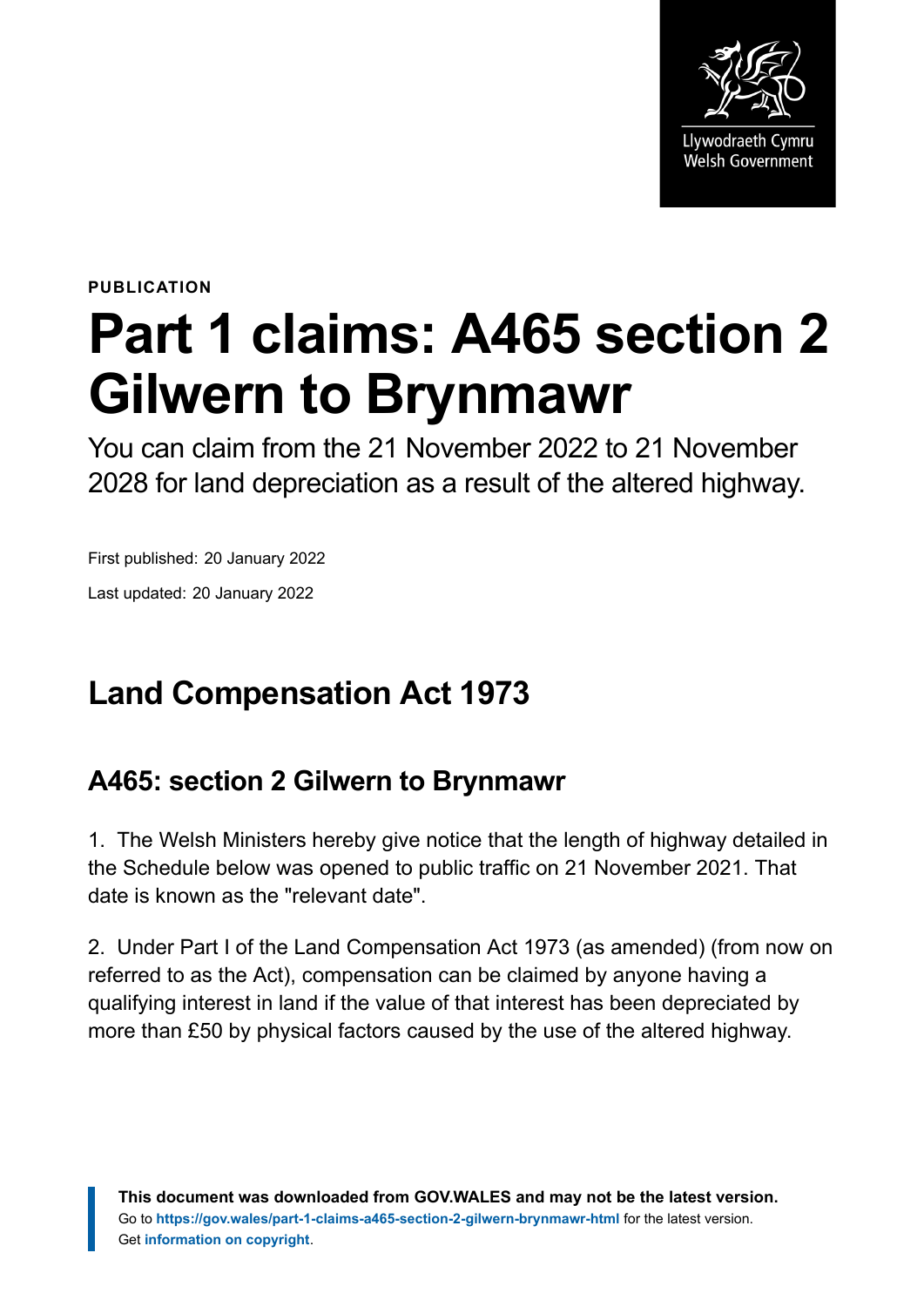The physical factors are noise, vibration, smell, fumes, smoke and artificial lighting and the discharge on to the land of any solid or liquid substance.

3. The first day on which compensation can be claimed is the day after twelve months have expired from the relevant date and is known as the "first claim day". The first claim day for this altered highway is the 21 November 2022. Except for the circumstance described in paragraph 4 to this notice, a claim cannot be made before the first claim day.

4. A claim can be made during the period between the relevant date and the first claim day only where the claimant has made a contract to sell his/her interest in the property or, in the case of properties that are not dwellings, to grant a tenancy. The claim must be made between the making of the contract and before the sale is completed or the tenancy granted. The Welsh Ministers cannot accept a claim after the sale or grant of a tenancy has been completed. No compensation in respect of such a claim will be paid before the first claim day.

5. By virtue of section 19(2A) of the Act and under the Limitations Act 1980, a claim will become time-barred if within six years from and including the first claim day the claimant has not: a) Agreed in writing an offer of compensation (including any reasonable valuation and legal expenses) made by the Welsh Ministers in writing; or b) If agreement is not so reached, made a reference to the Lands Tribunal to have it determine the compensation. Where a claim has become time-barred under the Limitations Act 1980, the Welsh Ministers can no longer be required to pay compensation.

6. No compensation can be claimed under Part I of the Act where part of the property was acquired for the carrying out of the alterations to the highway. Instead, compensation for land acquired is paid under different rules.

7. To claim compensation under Part I of the Act, a qualifying interest in the land must have been acquired before the alterations were completed and first open to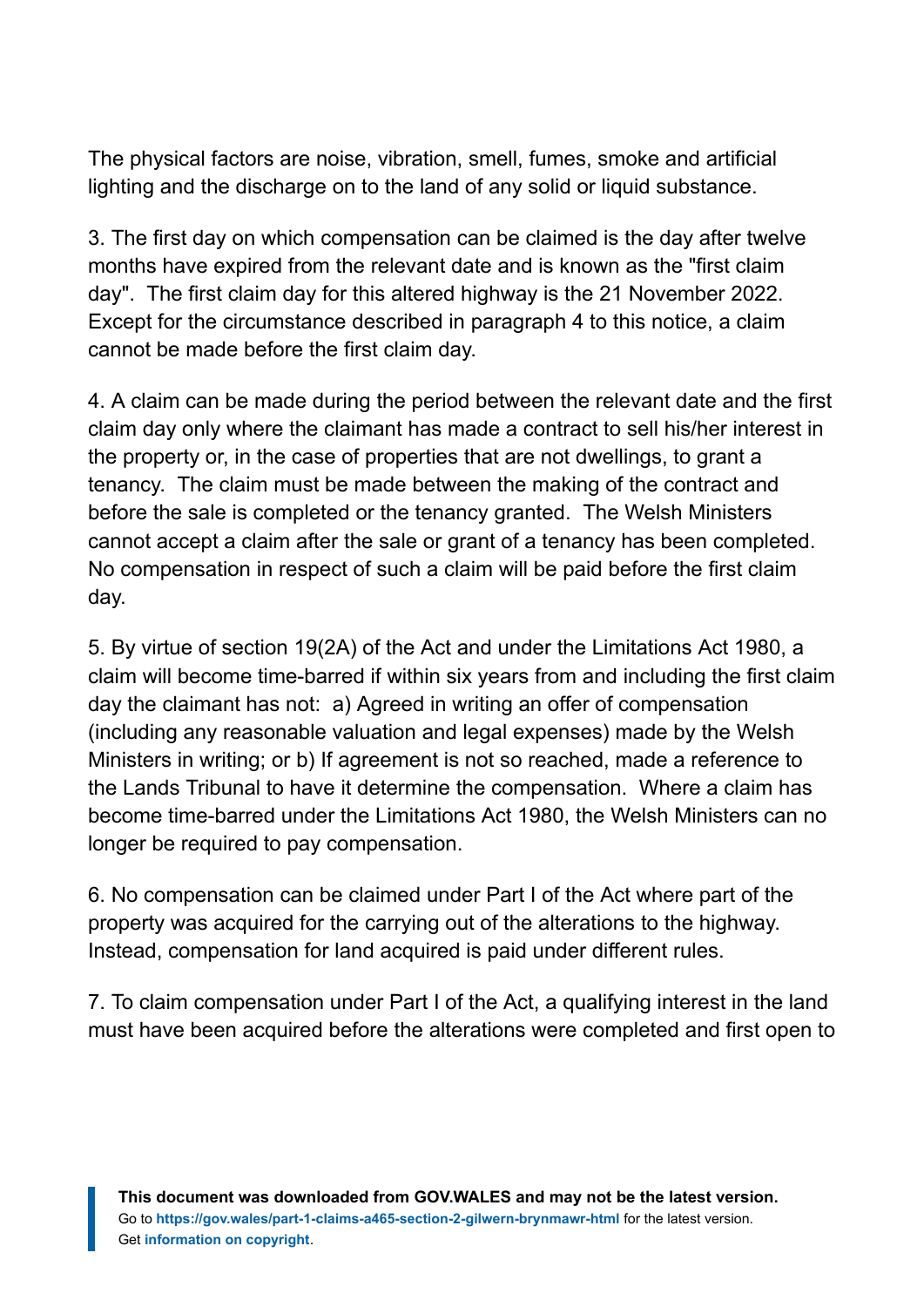public traffic. The qualifying interest must also be held by the claimant at the date of making a claim. The claimant must be able to produce evidence of his/ her interest in the property when required to do so by the Welsh Ministers. Compensation will not be paid where a claimant's qualifying interest in the property cannot be verified. Interests in land qualifying for compensation are specified in section 2 of the Act.

8. Compensation is assessed by reference to property prices that are current on the first claim day. Account will be taken of the use of the altered highway, as it exists on the first claim day. Account will also be taken of any intensification that may then reasonably be expected of the use of the altered highway in the state it is on the first claim day.

9. Any person entitled to a qualifying interest who considers he/she has a claim under the said provisions may obtain further information and claim forms from, email: **[part1claims@gov.wales](mailto:part1claims@gov.wales)** or by writing to the Part 1 Claims and Noise Team, Economic Infrastructure, Welsh Government, Cathays Park, Cardiff CF10 3NQ quoting reference BZ910182B-431-1.

10. This notice contains a summary of the law. It is not intended to be a complete and full statement of it. Anyone intending to make a claim should consider obtaining independent professional advice.

#### **Schedule**

8km of the A465 between the Glanbaiden junction at Gilwern and the Brynmawr roundabout has been converted into 2 lanes in each direction. Improving the A465 is critical to the social and economic regeneration of the Heads of the Valleys area.

A copy of this notice in larger print can be obtained by calling The Part 1 Claims and Noise Team on 03000 256475.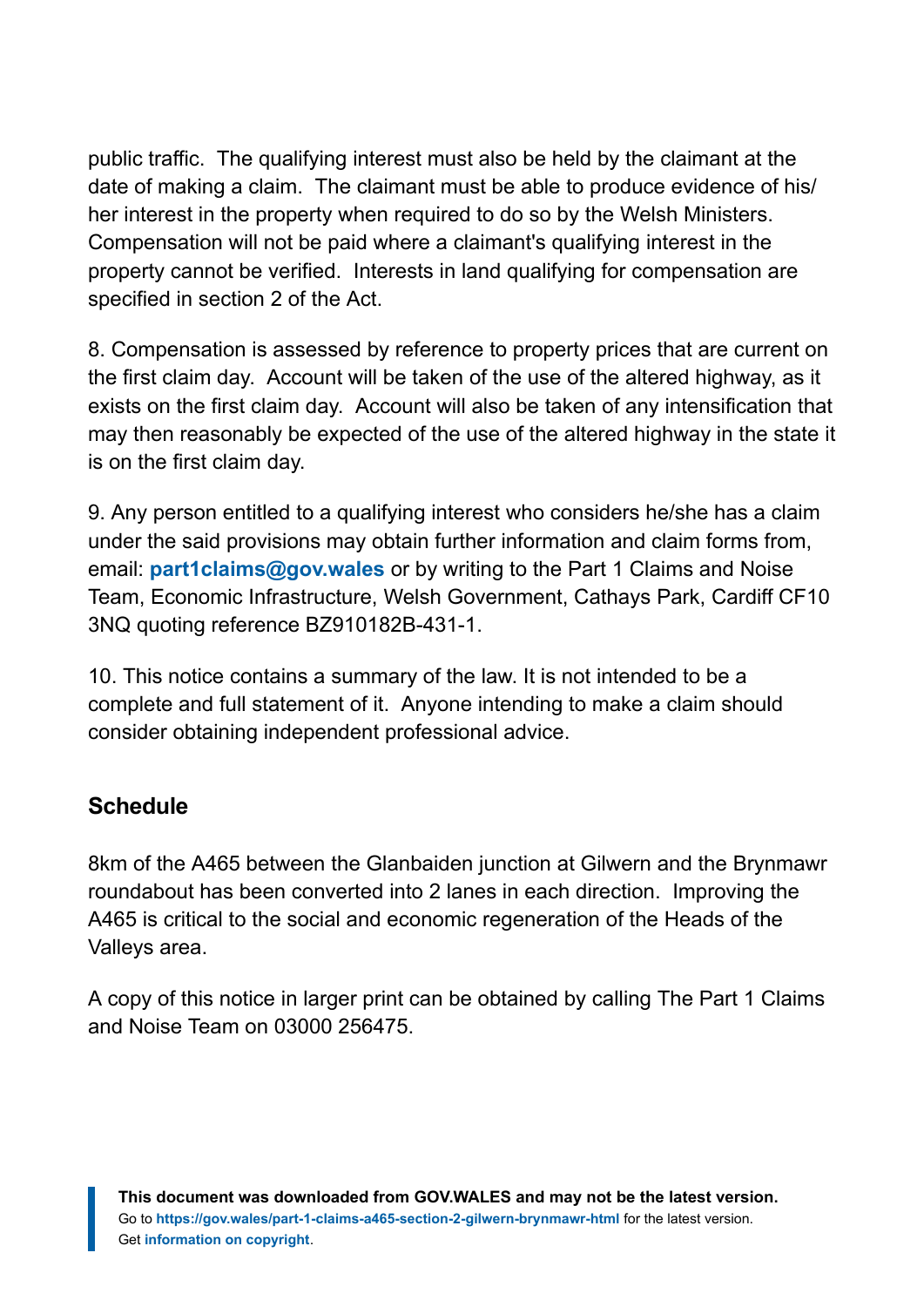Sian Dawes Compensation and Land Management

**This document was downloaded from GOV.WALES and may not be the latest version.** Go to **<https://gov.wales/part-1-claims-a465-section-2-gilwern-brynmawr-html>** for the latest version. Get **[information on copyright](https://gov.wales/copyright-statement)**.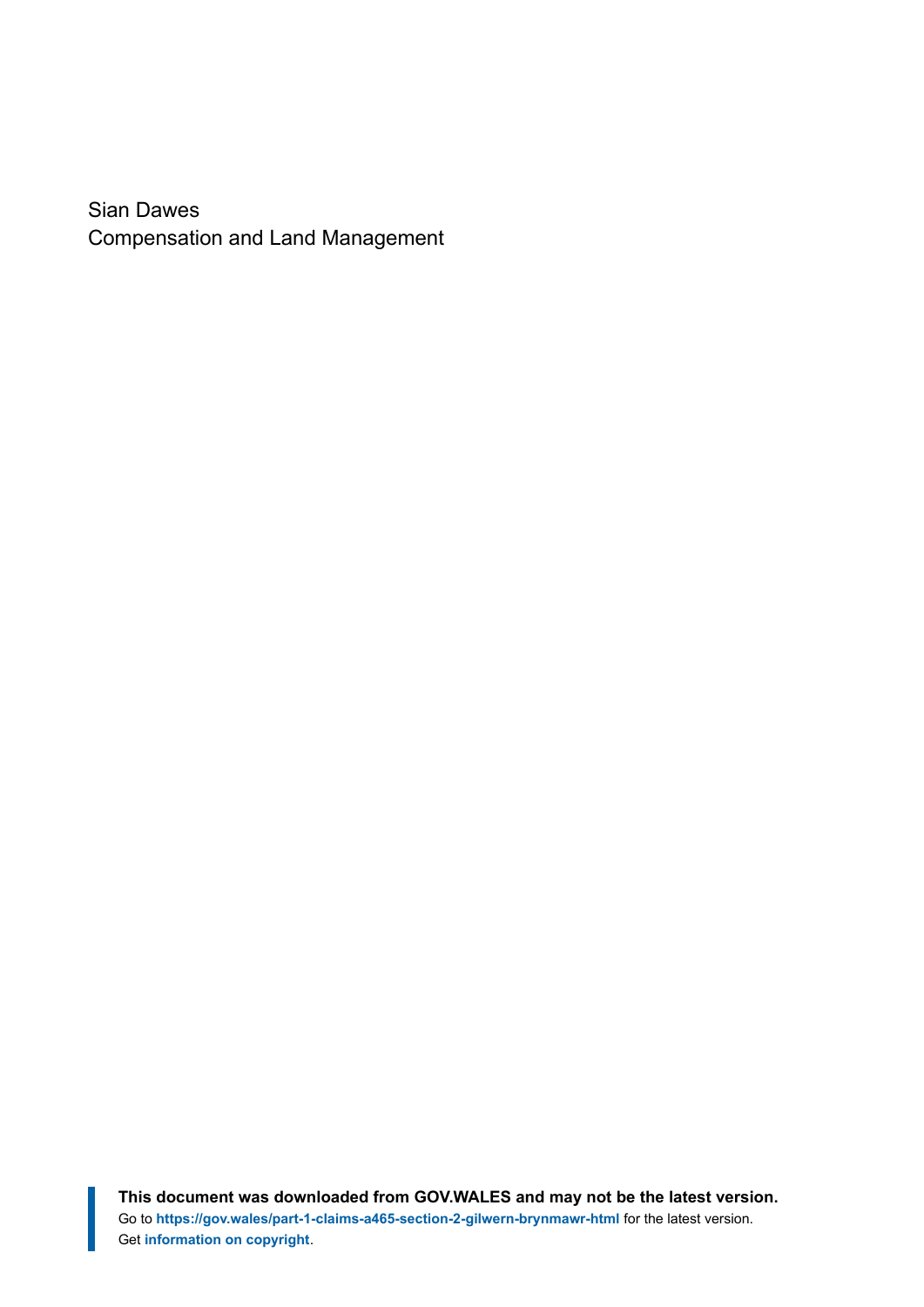## **About this document**

This document is a copy of the web page **[Part 1 claims: A465 section 2](https://gov.wales/part-1-claims-a465-section-2-gilwern-brynmawr-html) [Gilwern to Brynmawr](https://gov.wales/part-1-claims-a465-section-2-gilwern-brynmawr-html)** downloaded.

Go to **[https://gov.wales/part-1-claims-a465-section-2-gilwern-brynmawr](https://gov.wales/part-1-claims-a465-section-2-gilwern-brynmawr-html)[html](https://gov.wales/part-1-claims-a465-section-2-gilwern-brynmawr-html)** for the latest version.

This document may not be fully accessible, for more information refer to our **[accessibility statement](https://gov.wales/accessibility-statement-govwales)**.

Get **[information on copyright](https://gov.wales/copyright-statement)**.